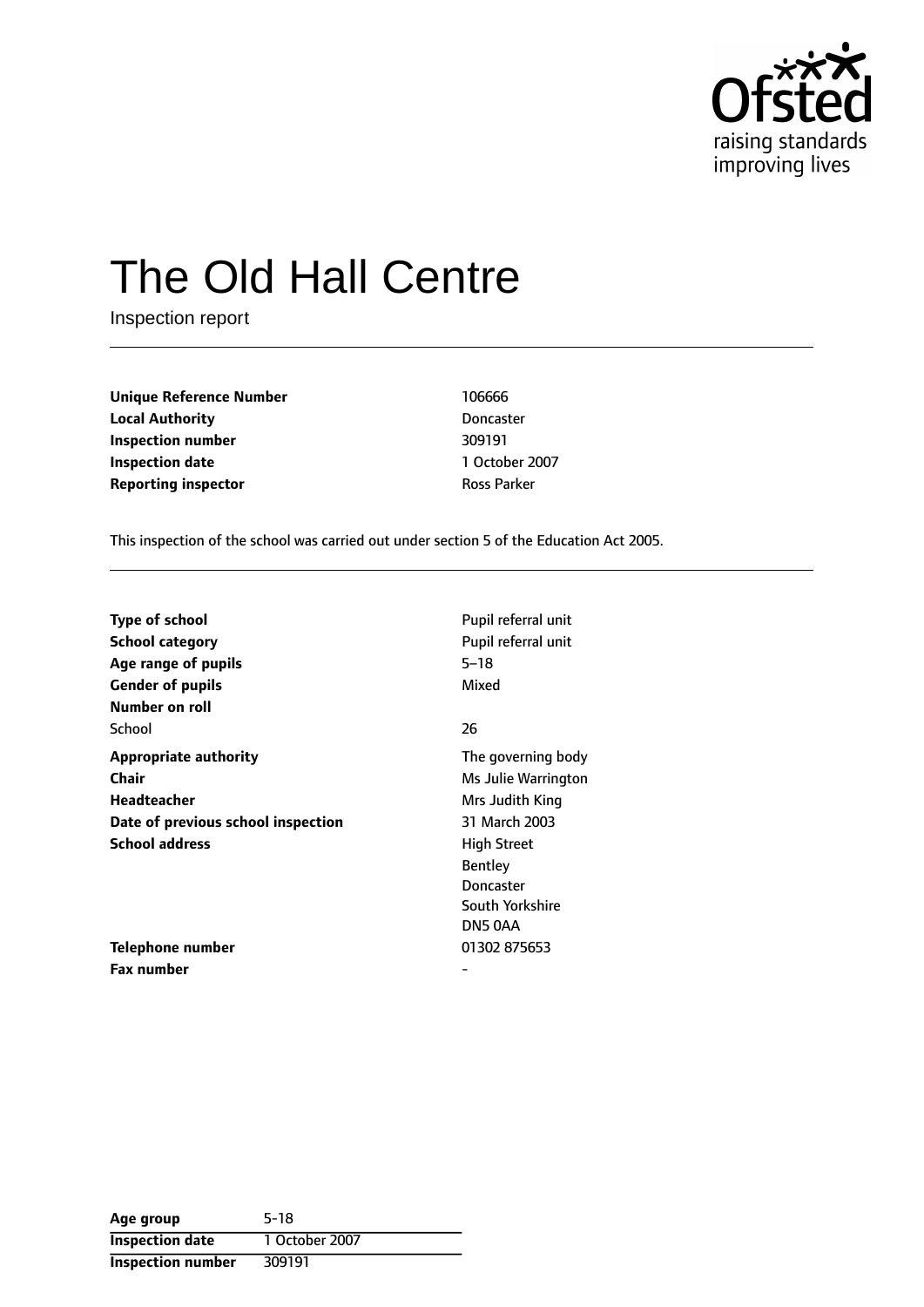.

© Crown copyright 2007

#### Website: www.ofsted.gov.uk

This document may be reproduced in whole or in part for non-commercial educational purposes, provided that the information quoted is reproduced without adaptation and the source and date of publication are stated.

Further copies of this report are obtainable from the school. Under the Education Act 2005, the school must provide a copy of this report free of charge to certain categories of people. A charge not exceeding the full cost of reproduction may be made for any other copies supplied.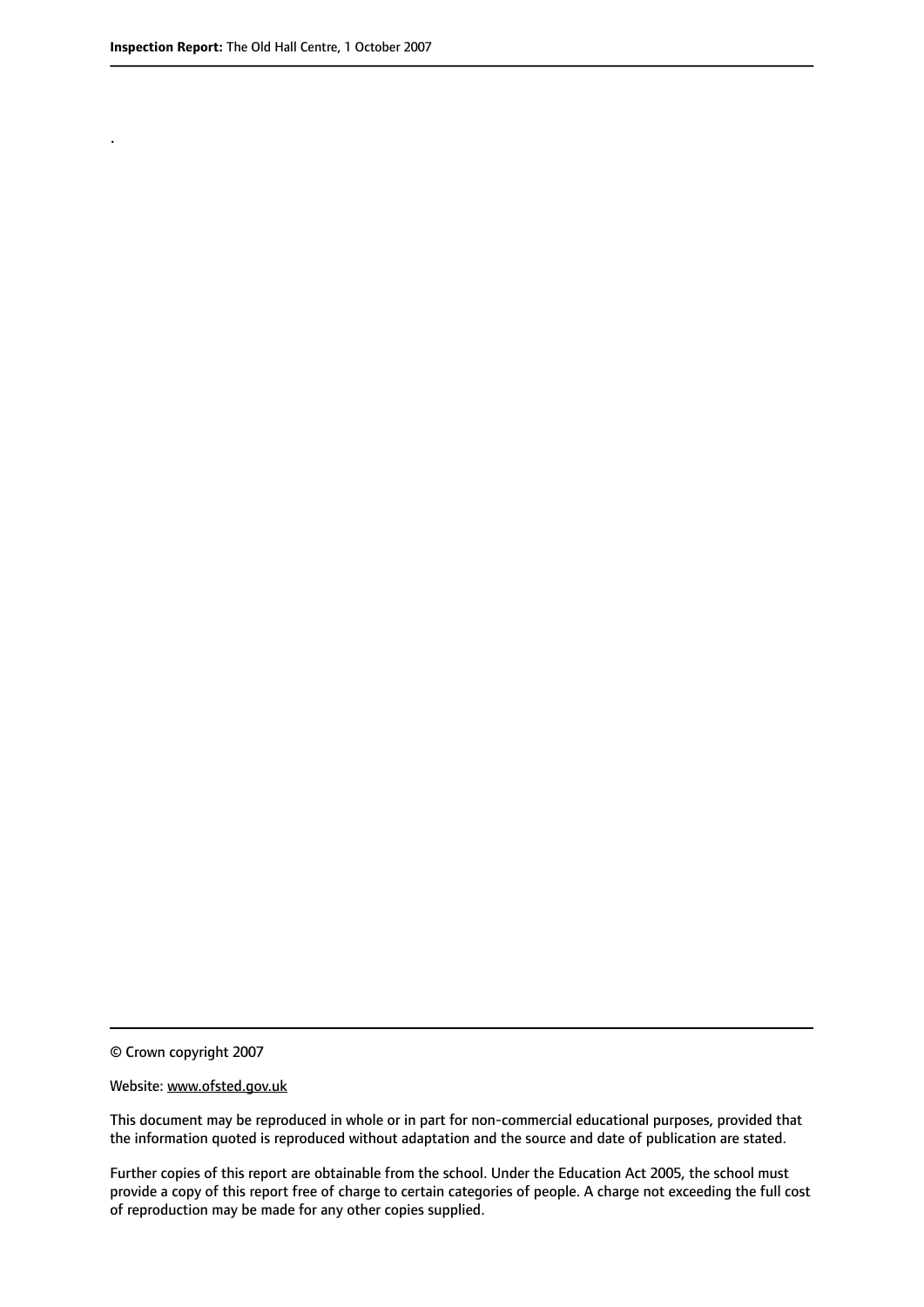# **Introduction**

The inspection was carried out by two Additional Inspectors.

#### **Description of the school**

This small referral unit is situated on three sites. At the time of the inspection, it was catering for pupils in Nursery to Year 6. The unit initially undertook preventative work with pupils at risk of exclusion from Doncaster primary schools, but during the last year its function has changed. It has now expanded to provide education on one site for pupils who have already been permanently excluded. On a second site there are pupils who attend part-time to help them to cope in their mainstream schools. An outreach team, working from a third site, provides support for teachers and pupils in schools when pupils' behaviour puts them at risk of exclusion. All of the pupils who attend the unit have significant behaviour difficulties. Some have related learning difficulties, and all have fallen behind with their learning before they come to the unit.

#### **Key for inspection grades**

| Outstanding  |
|--------------|
| Good         |
| Satisfactory |
| Inadequate   |
|              |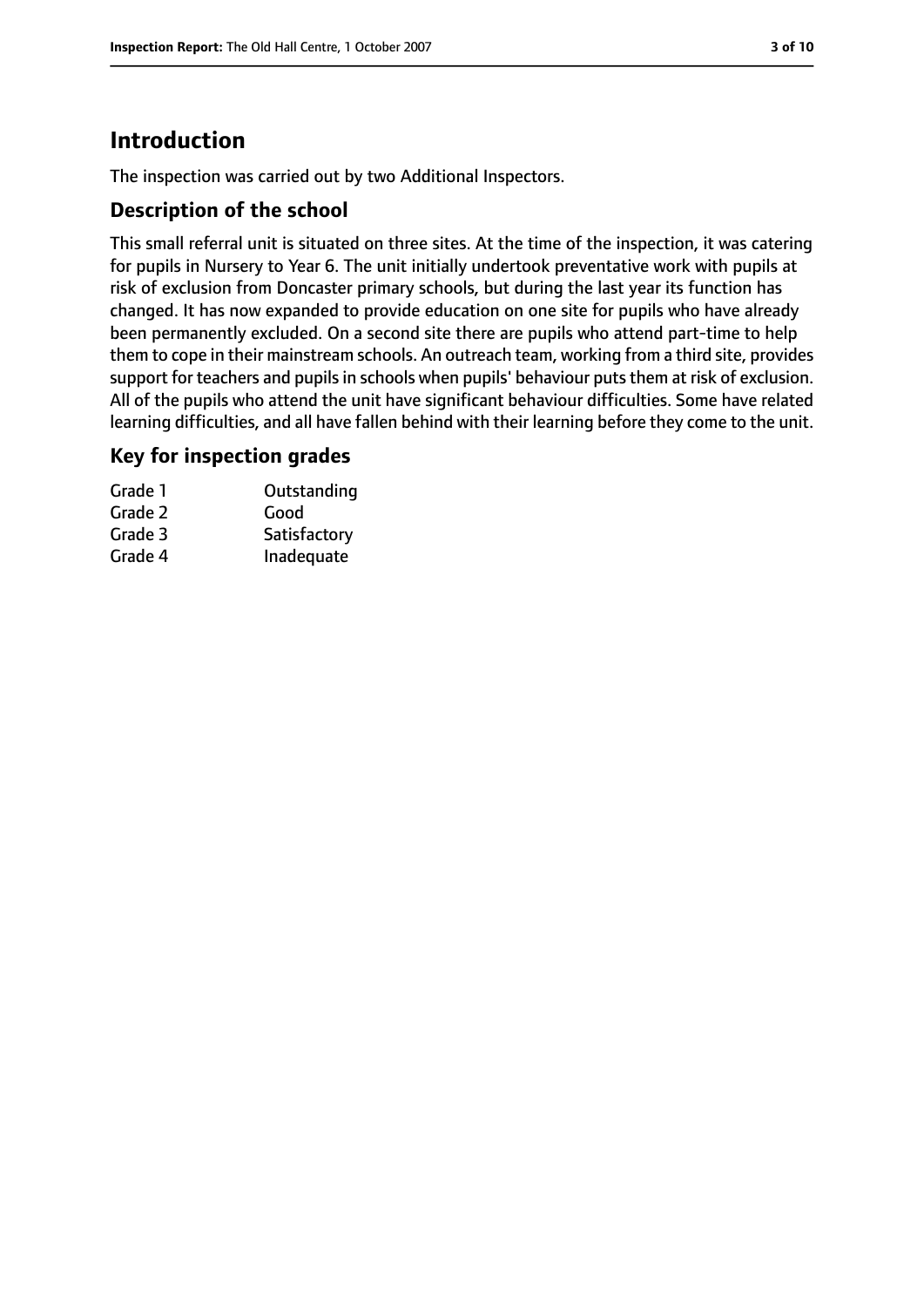# **Overall effectiveness of the school**

#### **Grade: 2**

The centre provides a good quality of education and has adapted well to the huge shift in responsibilities over the last year. It effectively lives up to its aim to give pupils a fresh start by providing good opportunities for all, no matter how resistant pupils may be at first. Local headteachers are highly appreciative of the outreach support. One described its effect as being 'like a magic wand'.

Pupils come to the centre with skills and understanding that are below expectations for their age. Because teachers manage behaviour with great consistency pupils are enabled to concentrate more effectively in lessons and make good progress; some make up lost ground very rapidly. Standards are still below average by the end of Year 6, but represent good achievement from these pupils' starting points.

The quality of teaching and learning is good. The vast majority of lessons are planned very effectively to ensure that the work motivates pupils and challenges them while allowing them to experience success. The curriculum is good. It effectively replicatesthe mainstream curriculum in a way that prepares pupils well for reintegration. Pupils are well cared for. Adults ensure that all of pupils' time in the centre is structured and carefully supervised. This consistent approach gives pupils the confidence to break away from established patterns of inappropriate behaviour. Pupils say that this frees them to catch up with their learning. Academic guidance is good, and mirrors good practice in mainstream schools.

Pupils' personal development is good. The majority respond well to the very consistent behaviour demands in the centre and so their behaviour improves significantly. Pupils' spiritual, moral, social and cultural development are good because the curriculum places a heavy emphasis on valuing pupils as individuals. Adults build on this so that pupils develop a good understanding of their responsibility as an individual in any social group. Within the closely structured environment at the centre pupils learn to show consideration for each other. Pupils are clear that they enjoy their learning. This is primarily because teachers manage their behaviour calmly, but also because they plan to make learning fun. Pupils show a good appreciation of ways to stay healthy, regularly discussing this at mealtimes and during social and play times. They say that they feel safe most of the time because teachers look after their needs very well. Some report feeling anxious on rare occasions when individuals lose control of their behaviour. The strong focus on helping pupils to catch up with basic skills, and improve interpersonal skills, provides a sound preparation for later success.

The centre is well managed so that the adults have a clear vision of how they can help pupils and track how well they are doing. Senior leaders have a good understanding of the centre's strengths and weaknesses, but the split site accommodation presents some challenges in addressing the latter. Leaders know, for example, that in a minority of cases teaching is satisfactory rather than good, but find there are limited opportunities to share best practice between staff across the different sites. Nevertheless, the centre has moved forward significantly over recent months. There has been good improvement since the previous inspection and the centre is well placed to continue this improvement.

## **Effectiveness of the Foundation Stage**

#### **Grade: 2**

-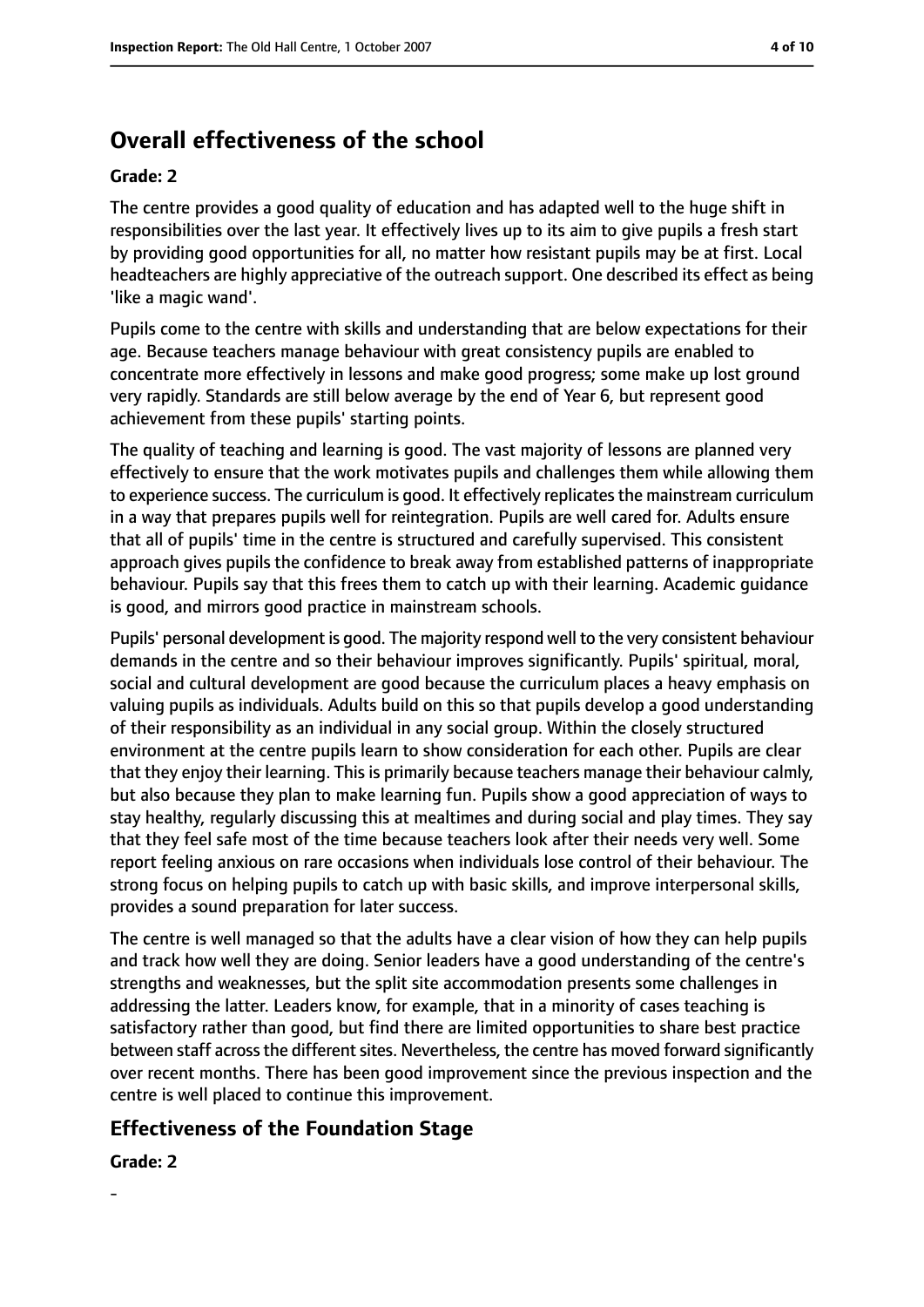## **What the school should do to improve further**

■ Provide sufficient opportunities for staff on different sites to share and develop their teaching expertise so that the best practice is evident everywhere.

# **Achievement and standards**

#### **Grade: 2**

The centre's analysis of pupils' standards when they first arrive show that pupils' learning has been seriously impeded by their behaviour difficulties. All pupils are at least one and a half years behind where they might expect to be at their age and many have more significant deficits. The centre sets targets for each pupil based on these entry levels and in 2007 these were met in mathematics and exceeded in English and science. These were challenging targets, requiring pupils to make faster progress than is normally expected in primary schools. Almost half of the pupils made more than twice as much progress than is usual in a year. Pupils achieved well from their low starting points, though standards are still below average by Year 6. Pupils with particular learning difficulties, and those who are more able, achieve at the same good rate as others.

# **Personal development and well-being**

#### **Grade: 2**

In the centre pupils routinely exhibit politeness and consideration for others because this is consistently expected, acknowledged and rewarded by adults. They progress from, sometimes, chaotic relationships and control of their own actions to understanding what is expected in a school and in society and how they can make a good contribution. There are clear examples of pupils, who previously resisted adult attempts to manage their behaviour, accepting sanctions because they know they have done something wrong. They are also making good progress in learning to accept other people's success. One small group of Year 6 pupils frequently referred disputes in a ball game to a teaching assistant. In doing so they found that they were able to move on quickly from each dispute and so get more pleasure from the activity. Getting rid of conflict in such situations enables pupils to gain real enjoyment from the regular physical activities provided and helps them learn how to stay safe and healthy. They become more able to cope with making mistakes. This gives pupils confidence to take risks with their learning and so progress more quickly. When other pupils sometimes lose control, they are able to ignore the distraction and re-focus on their work. This enables pupils to achieve well and enjoy their time in the centre, which is reflected in their good attendance.

# **Quality of provision**

## **Teaching and learning**

#### **Grade: 2**

Good quality teaching ensures that pupils make good progress in lessons or behaviour improvement activities. The high quality of the relationships that the adults build with pupils fosters trust and underpins good learning. Carefully focused praise builds pupils' self-esteem and motivation. This was evident when one Year 6 pupil showed pride in completing a lengthy piece of mathematics homework. Pupils are drawn into learning because typically teachers plan carefully and match work to individual needs. They set pupils clear personal and academic targets and give them continuous feedback about how close they are to reaching these. In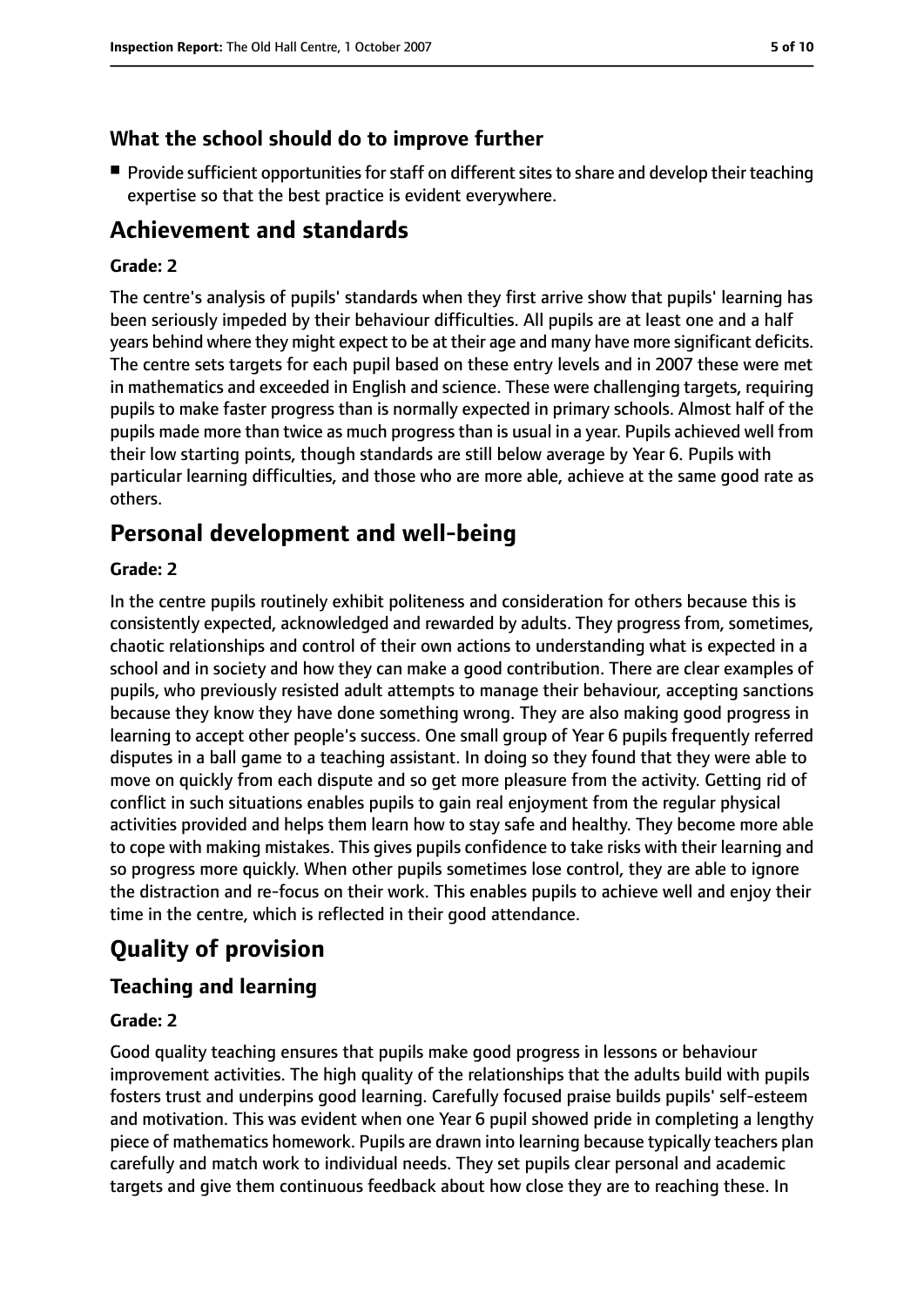most lessons there is a strong sense of pace and challenge, whether pupils are working to develop basic skills or experimenting with painting techniques. Occasionally, teaching lacks these sharp features, resulting in learning that is satisfactory rather than good. Teachers and classroom assistants model appropriate communication and behaviour very effectively. They maintain firmly consistent expectations of pupils' behaviour, courtesy and work rate. Classrooms are skilfully organised to replicate mainstream environments and National Curriculum learning is clearly the focus in every lesson. Outreach support in local schools provides good help for individual pupils, and good guidance for teachers.

### **Curriculum and other activities**

#### **Grade: 2**

The curriculum is effective in dealing with earlier gaps in pupils' learning. It runs parallel to the National Curriculum activities that pupils would experience in a mainstream school and prepares them well for reintegration. There is a comprehensive programme to support pupils' social and emotional development, which is complemented by a range of off-site activities such as swimming and boxing, which pupils enjoy a great deal. External expertise is also exploited; for example French and Spanish weeks help to promote pupils' cultural development. There are carefully structured social activities where pupils are given support in relaxing and unwinding while showing the same respect for others in these situations that they learn to show in lessons.

### **Care, guidance and support**

#### **Grade: 2**

Pupils are clearly valued whatever difficulties they have. Arrangements to ensure their safety meet all requirements. Staff give a great deal of attention to building a clear picture of each pupil's abilities and needs. They then track pupils' progress frequently to assemble a profile of each pupil's personal and academic development. This serves as a map of pupils' journey towards reintegration into a mainstream school. It also allows senior staff to analyse the progress that pupils are making, and plan any adjustments that might be needed to improve this.

# **Leadership and management**

#### **Grade: 2**

Senior leaders have quickly established good provision to meet the needs of the excluded pupils. They have sensitively prioritised the allocation of staffing and accommodation to match the differing needs of part-time and full-time pupils. The split site has, however, caused a few communication difficulties, which are also impacting on efforts to improve the quality of provision. These are being addressed through weekly whole-staff meetings and the local authority is exploring the possibility of alternative accommodation. There has been a good response to issues raised by the previous inspection. For instance, extending links with local partners has increased the opportunities for pupils to use information and communication technology and take part in physical activity. These improvements have had a positive impact on pupils' enjoyment and achievement. The leadership team has also made good progress developing assessment and reintegration processes to cope with the increase in permanently excluded pupils. They have made good use of funds to improve the fabric of the centre, and to provide training to broaden the management experience across the staff team. There has been satisfactory support from the management board, which has recently been strengthened by the appointment of new members.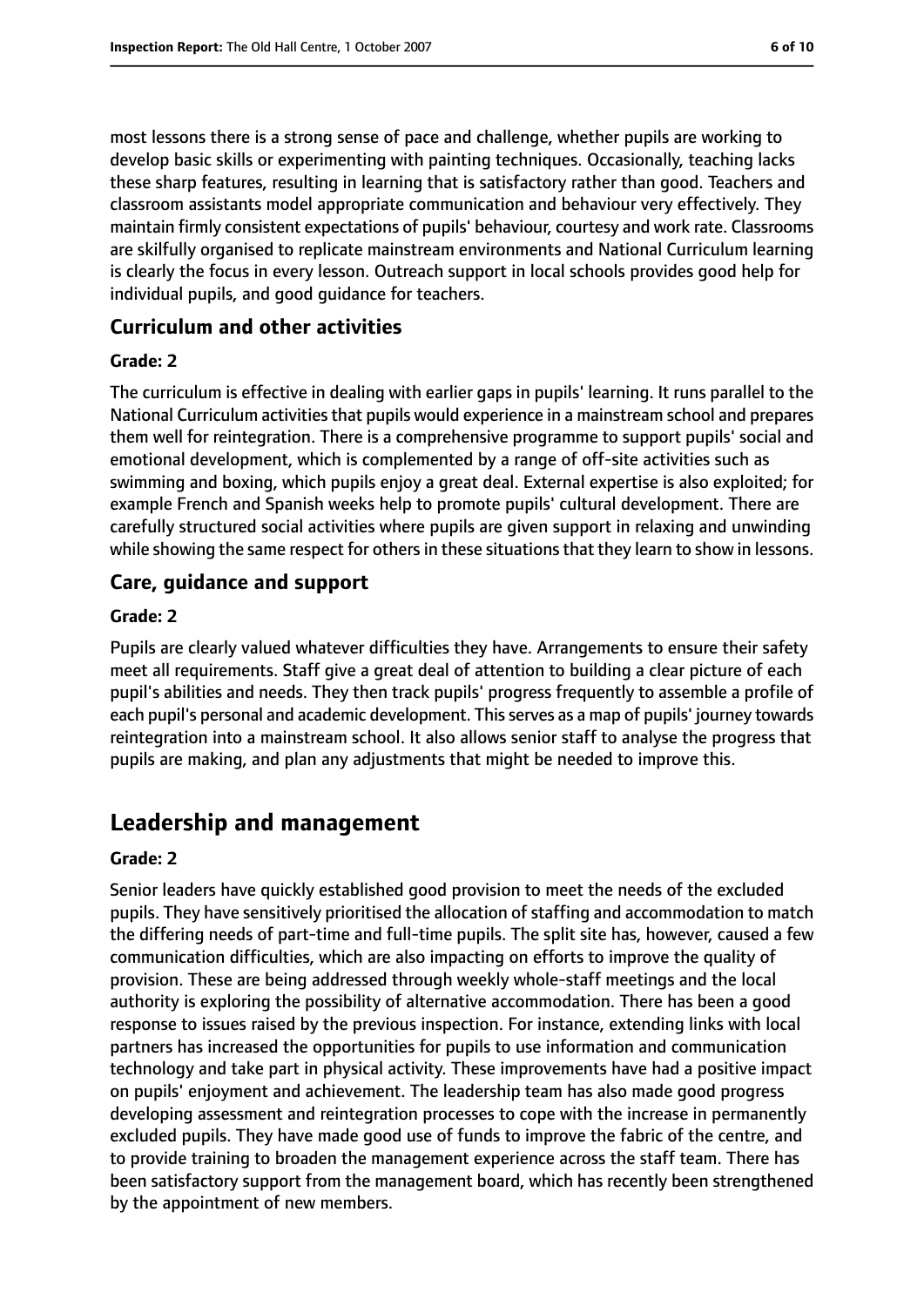**Any complaints about the inspection or the report should be made following the procedures set out in the guidance 'Complaints about school inspection', which is available from Ofsted's website: www.ofsted.gov.uk.**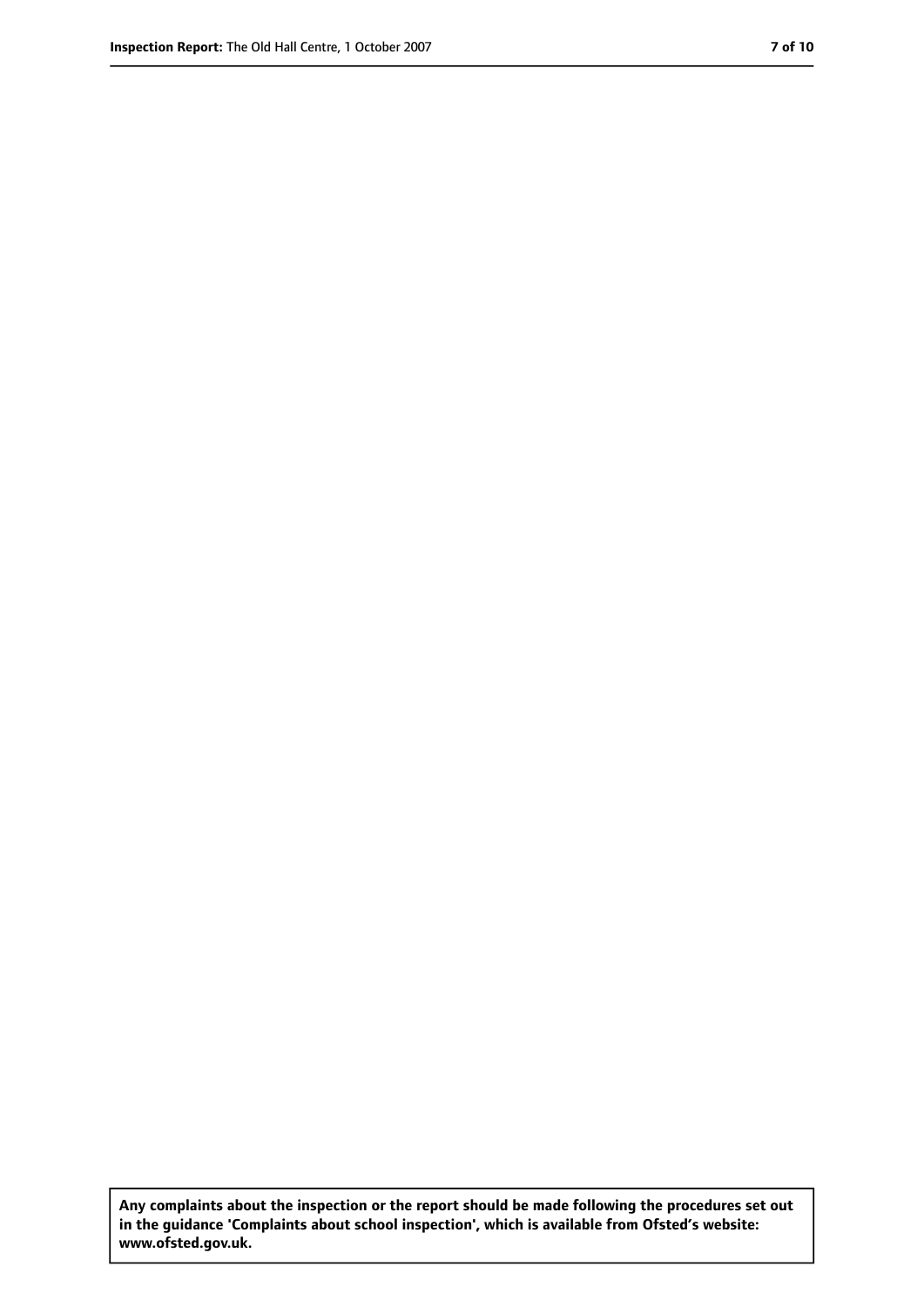#### **Annex A**

# **Inspection judgements**

| $^{\circ}$ Key to judgements: grade 1 is outstanding, grade 2 good, grade 3 satisfactory, and | <b>School</b>  |
|-----------------------------------------------------------------------------------------------|----------------|
| arade 4 inadeguate                                                                            | <b>Overall</b> |

## **Overall effectiveness**

| How effective, efficient and inclusive is the provision of education, integrated<br>care and any extended services in meeting the needs of learners? |     |
|------------------------------------------------------------------------------------------------------------------------------------------------------|-----|
| Effective steps have been taken to promote improvement since the last<br>inspection                                                                  | Yes |
| How well does the school work in partnership with others to promote learners'<br>well-being?                                                         |     |
| The effectiveness of the Foundation Stage                                                                                                            |     |
| The capacity to make any necessary improvements                                                                                                      |     |

### **Achievement and standards**

| How well do learners achieve?                                                                               |  |
|-------------------------------------------------------------------------------------------------------------|--|
| The standards <sup>1</sup> reached by learners                                                              |  |
| How well learners make progress, taking account of any significant variations between<br>groups of learners |  |
| How well learners with learning difficulties and disabilities make progress                                 |  |

## **Personal development and well-being**

| How good is the overall personal development and well-being of the<br>learners?                                  |  |
|------------------------------------------------------------------------------------------------------------------|--|
| The extent of learners' spiritual, moral, social and cultural development                                        |  |
| The extent to which learners adopt healthy lifestyles                                                            |  |
| The extent to which learners adopt safe practices                                                                |  |
| How well learners enjoy their education                                                                          |  |
| The attendance of learners                                                                                       |  |
| The behaviour of learners                                                                                        |  |
| The extent to which learners make a positive contribution to the community                                       |  |
| How well learners develop workplace and other skills that will contribute to<br>their future economic well-being |  |

## **The quality of provision**

| How effective are teaching and learning in meeting the full range of the<br>learners' needs?          |  |
|-------------------------------------------------------------------------------------------------------|--|
| How well do the curriculum and other activities meet the range of needs<br>and interests of learners? |  |
| How well are learners cared for, quided and supported?                                                |  |

 $^1$  Grade 1 - Exceptionally and consistently high; Grade 2 - Generally above average with none significantly below average; Grade 3 - Broadly average to below average; Grade 4 - Exceptionally low.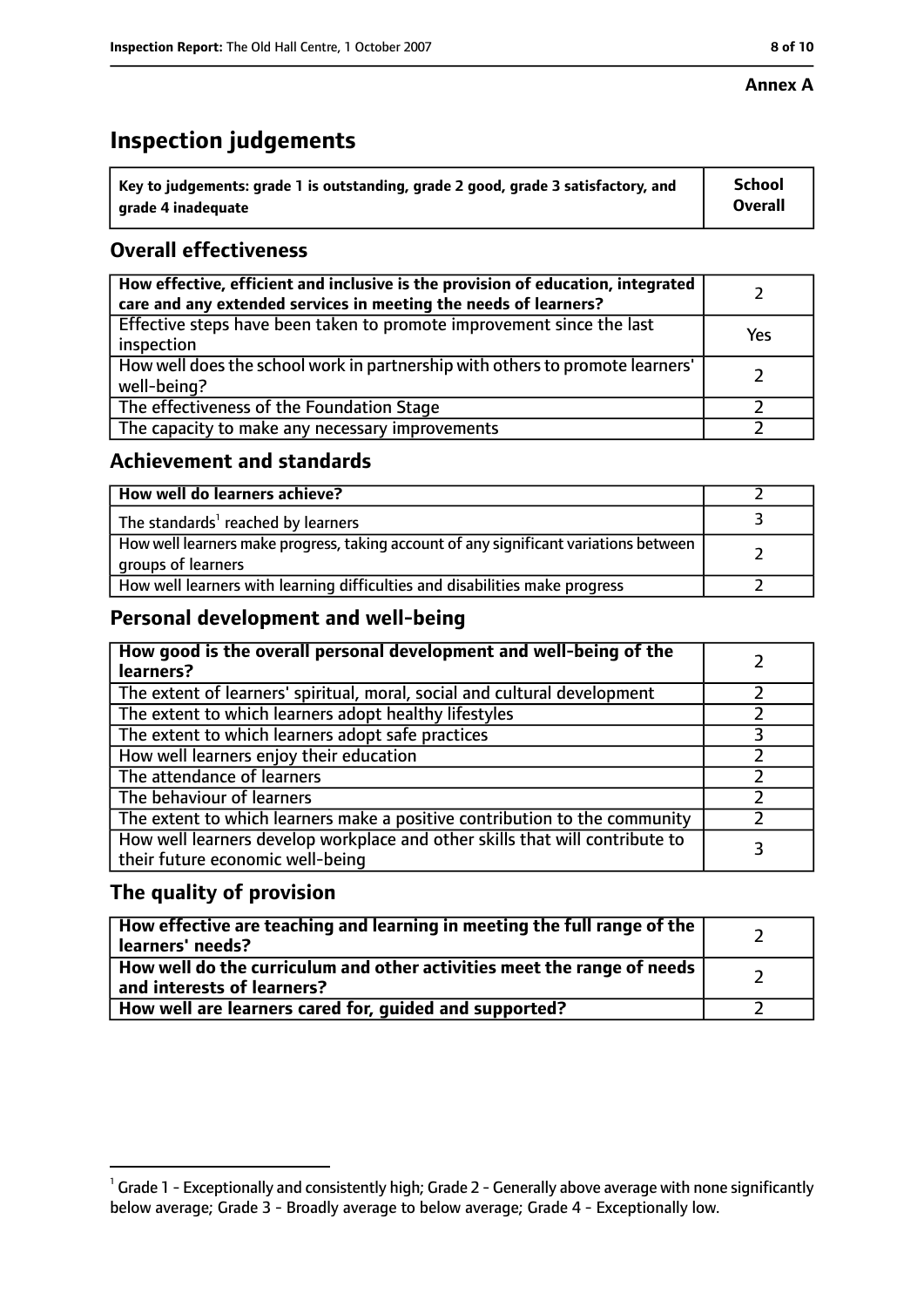## **Annex A**

# **Leadership and management**

| How effective are leadership and management in raising achievement<br>and supporting all learners?                                              |     |
|-------------------------------------------------------------------------------------------------------------------------------------------------|-----|
| How effectively leaders and managers at all levels set clear direction leading<br>to improvement and promote high quality of care and education |     |
| How effectively leaders and managers use challenging targets to raise standards                                                                 |     |
| The effectiveness of the school's self-evaluation                                                                                               |     |
| How well equality of opportunity is promoted and discrimination tackled so<br>that all learners achieve as well as they can                     |     |
| How effectively and efficiently resources, including staff, are deployed to<br>achieve value for money                                          |     |
| The extent to which governors and other supervisory boards discharge their<br>responsibilities                                                  | 3   |
| Do procedures for safequarding learners meet current government<br>requirements?                                                                | Yes |
| Does this school require special measures?                                                                                                      | No  |
| Does this school require a notice to improve?                                                                                                   | No  |